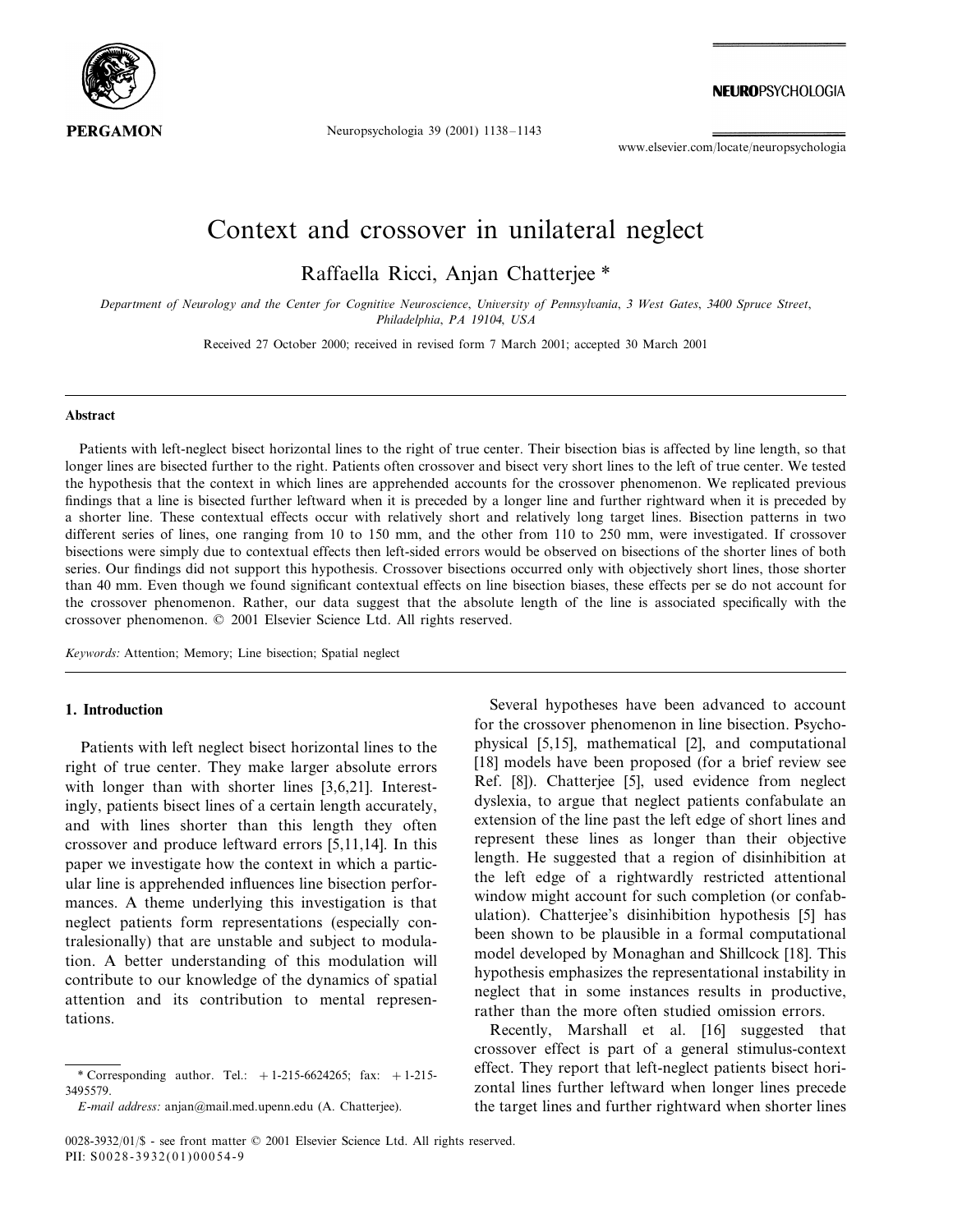precede them. They propose that 'context' effects account for the crossover phenomenon since longer lines in a series usually precede short lines. According to this view, the subjective mid-point of a line is influenced by the line's length relative to other lines, and not by its absolute length. Normal subjects also crossover in their bisections of short lines, albeit to a much lesser extent than neglect patients [6,17]. Mennemeier and colleagues [17] proposed that normal subjects over-estimate small stimuli and underestimate large stimuli, and that this tendency is exaggerated in patients with neglect.

These reports of the contextual effects on how patients bisect lines are reminiscent of a report from almost a century ago [12]. Hollingworth demonstrated that magnitude estimates of lines are affected by the context within which these lines are viewed. At the time psychophysicists found that normal subjects consistently over-estimate magnitudes of smaller stimuli and underestimate larger stimuli for many sensations (including brightness, weight, force, time or spatial extent) [12]. Subjects are very accurate at some point in the range, a point called the 'indifference point'. Hollingworth argued that with line length estimations, this indifference point is not an objective length. Rather, the indifference point varies depending on the ranges of lines presented. The same length of line might be underestimated or over-estimated depending on whether it falls at the larger or the smaller end of a range of lines in which it is presented.

These studies by Marshall et al. [16], Mennemeier et al. [17] and the seminal report by Hollingworth [12] converge to suggest the following account for the crossover in line bisections by patients with neglect. Patient over-estimate small stimuli and underestimate larger ones. Consequently, when presented with a range of lines, they over-estimate the smaller ones and extend it further leftward as suggested earlier by Chatterjee. Importantly, the claim is that the context in which lines appear and not the absolute size of the stimuli is associated with the crossover.

Table 1 Demographic and clinical data of neglect patients<sup>a</sup>

In this study we wished to investigate the adequacy of this contextual explanation for crossover bisections. First, we wished to replicate Marshall and colleagues [16] findings that bisection errors are modulated by the length of lines immediately preceding the target line. We then investigated whether this modulation occurs at different line lengths. Finally we tested the hypothesis that a target line's length relative to other lines, rather than objective length determines the crossover bisections.

# **2. Method**

#### <sup>2</sup>.1. *Subjects*

Eleven left-neglect patients were selected on the basis of their performance on the Behavioral Inattention Test (BIT) battery [23]. Demographic, clinical and BIT data of neglect patients are reported in Table 1. All the patients were right-handed. The Institutional Review Board approved this study.

#### **3. Experiment 1**

Five left-neglect patients participated in experiment 1 (patients 1–5 in Table 1). This experiment was designed to investigate whether the length of the previous line affects bisection errors of subsequent lines, as reported previously by Marshall et al. [16]. The presence of a longer line was expected to induce a leftward shift in location of transections on the target line, and vice versa.

# 3.1. *Stimuli*

Stimuli were two sets of horizontal lines. In each set 20 context lines were alternated with 20 target lines.

| ັ້<br>$\tilde{}$<br>$\overline{\phantom{a}}$ |     |     |                 |            |             |            |
|----------------------------------------------|-----|-----|-----------------|------------|-------------|------------|
| Patient                                      | Sex | Age | Lesion location | <b>VFD</b> | Hemiparesis | <b>BIT</b> |
| $(1)$ MM                                     | F   | 65  | F P cs          |            |             | 57/146     |
| $(2)$ EB                                     | M   | 72  | bg              | N          |             | 128/146    |
| $(3)$ LAB                                    | M   | 61  | F T P           |            |             | 27/146     |
| $(4)$ BC                                     | F   | 58  | n/a             | n/a        | n/a         | 42/146     |
| $(5)$ JF                                     | M   | 58  | FTP             |            |             | 113/146    |
| $(6)$ OJ                                     | M   | 58  | T P             |            | N           | 74/146     |
| (7) CG                                       | F   | 58  | T P             |            | N           | 43/146     |
| $(8)$ LB                                     | F   | 89  | P               | N          | N           | 135/146    |
| $(9)$ CC                                     |     | 44  | D               |            | N           | 38/146     |
| $(10)$ MT                                    | М   | 46  | T O th          |            | N           | 14/146     |
| $(11)$ BH                                    | F   | 62  | F T             | N          |             | 27/146     |
|                                              |     |     |                 |            |             |            |

<sup>a</sup> All patients had strokes. Abbreviations used: Sex: F, female; M, male. Lesion location: F, frontal; P, parietal; T, temporal; bg, basal ganglia; cs, centrum semiovale; th, thalamus; n/a, not available. VFD, visual field defect; Y, yes; N, no.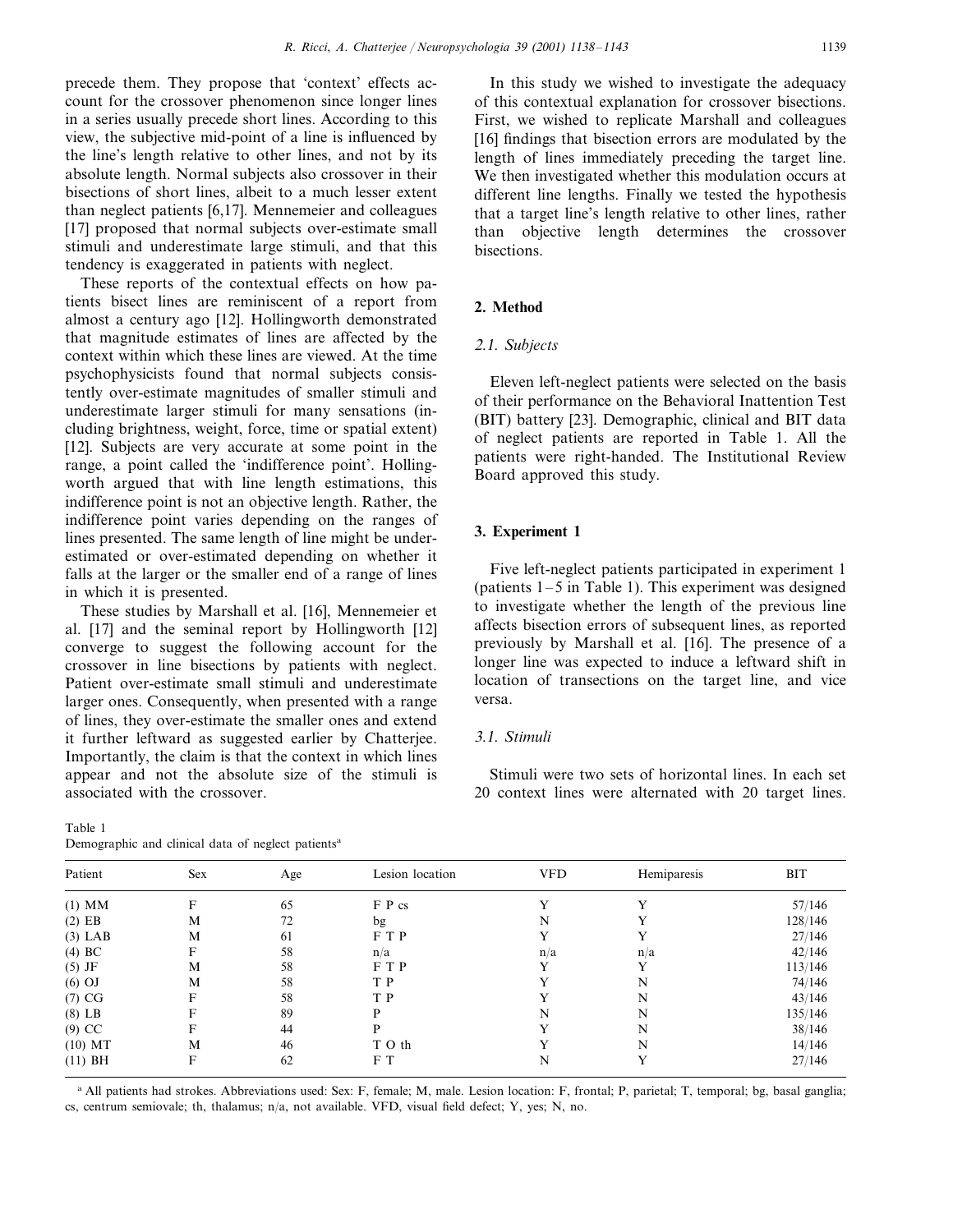Table 2

Experiment 1: mean bisection biases (mm), and standard deviations  $(S.D.)$  of neglect patients<sup>a</sup>

|           |                 | Condition 80/40 Condition 20/40 | $t$ -test         |
|-----------|-----------------|---------------------------------|-------------------|
| $(1)$ MM  | $+2.80$         | $+3.98$                         | $t(39) = -2.33;$  |
|           | $(S.D. = 2.61)$ | $(S.D. = 1.79)$                 | $P = 0.025*$      |
| $(2)$ EB  | $+1.75$         | $+2.10$                         | $t(39) = -1.35;$  |
|           | $(S.D. = 1.64)$ | $(S.D. = 1.26)$                 | $P = 0.185$       |
| $(3)$ LAB | $-0.08$         | $+1.20$                         | $t(39) = -1.48$ ; |
|           | $(S.D. = 4.02)$ | $(S.D. = 3.95)$                 | $P = 0.147$       |
| $(4)$ BC  | $+1.53$         | $+2.80$                         | $t(39) = -2.31$ ; |
|           | $(S.D. = 0.48)$ | $(S.D. = 0.37)$                 | $P = 0.026*$      |
| $(5)$ JF  | $-1.48$         | $-0.65$                         | $t(39) = -1.50;$  |
|           | $(S.D. = 2.21)$ | $(S.D. = 2.84)$                 | $P = 0.142$       |

<sup>a</sup> Single case *t*-test analyses are also reported. Asterisks indicate significant *P*-values.

Each line was centered on a  $8.5 \times 14$  inch  $(21.6 \times 35.6)$ cm) sheet of white paper and oriented along its major axis. In one condition, the context line was 80 mm and the target line was 40 mm (condition 80/40). In the second condition, the context line was 20 mm and the target line was still 40 mm (condition 20/40).

# 3.2. *Procedure*

Patients were asked to mark the middle of each line. Stimuli were centered on the patients sagittal midplane and presented on a table at a reading distance. There were no time limits and patients were free to move their head or eyes. The context-line preceded the target-line. Each condition was presented twice in an ABBA order.

#### 3.3. *Data analysis*

The rightward deviation of the subjective midpoint from the true center of the target lines was measured to the nearest millimeter and was the dependent variable. Bisection errors in 'condition 80/40' were compared to errors in 'condition 20/40', using a paired *t*-test. Both group analyses and single case analyses were performed.

### 3.4. *Results*

Table 2 shows patient performances in each condition. Group analysis showed that bisection bias of condition  $80/40$  (mean = +0.91, S.D. = 3.18) was significantly further leftward (*t*-test (199) =  $-3.81$ , *P* < 0.0001) than bisection bias of condition 20/40  $(mean = +1.89, S.D. = 3.02)$ . Forty millimeter lines preceded by longer lines were bisected further to the left than the same length lines preceded by shorter lines. This result replicates those of Marshal et al.

[16]. Single case analyses showed that this effect was significant in two of five patients.

## **4. Experiment 2**

This experiment was designed to further investigate the above contextual effect. We wanted to determine if the modulation of bisection bias by the presence of longer or shorter lines is present only in lines of relatively small magnitude or also occurs in longer lines. Six additional left-neglect patients (patients from 6 to 11 of Table 1) participated in this experiment.

# <sup>4</sup>.1. *Stimuli*

Patients performed two tasks. In task 1, stimuli were exactly the same as in experiment 1. In task 2, stimuli were lines of longer lengths. In one condition, the 240-mm context line preceded the 160-mm target line (condition 240/160). In the second condition, the 120-mm context line preceded the 160-mm target line (condition 120/160).

# <sup>4</sup>.2. *Procedure and data analysis*

Procedure and data analyses were the same as in experiment 1. Patients performed task 1 and then task 2.

# <sup>4</sup>.3. *Results*

Table 3 shows patient performances on target lines. Mean errors, relative standard deviations, and *t*-test values are reported for each condition and task. Group analysis showed that bisection bias of condition  $80/40$  (mean =  $+0.88$ , S.D. = 3.52) was significantly further leftward  $(t$ -test  $(239) = -4.86$ ,  $P < 0.0001$ ) than bisection bias of condition 20/40 (mean  $= +2.25$ , S.D.  $= 3.11$ ). This modulation of errors was also significant individually in two of six patients. In task 2, group analysis revealed that bisection bias of condition  $240/160$  (mean =  $+13.36$ ,  $S.D. = 12.42$ ) was significantly further leftward (*t*-test  $(239) = 2.82$ ,  $P = 0.005$ ) than bisection bias of condition  $120/160$  (mean =  $+15.84$ , S.D. = 12.83). Single case analyses revealed that this bias was significant in two of six patients, although one patient also showed the opposite modulation. In both tasks, transections of target lines preceded by longer lines were placed further to the left (although still to the right of the line mid-point) than on target lines preceded by shorter lines (Fig. 1). The results of experiment 2 replicate those of experiment 1 and suggest that such a contextual effect is evident in target lines of different lengths.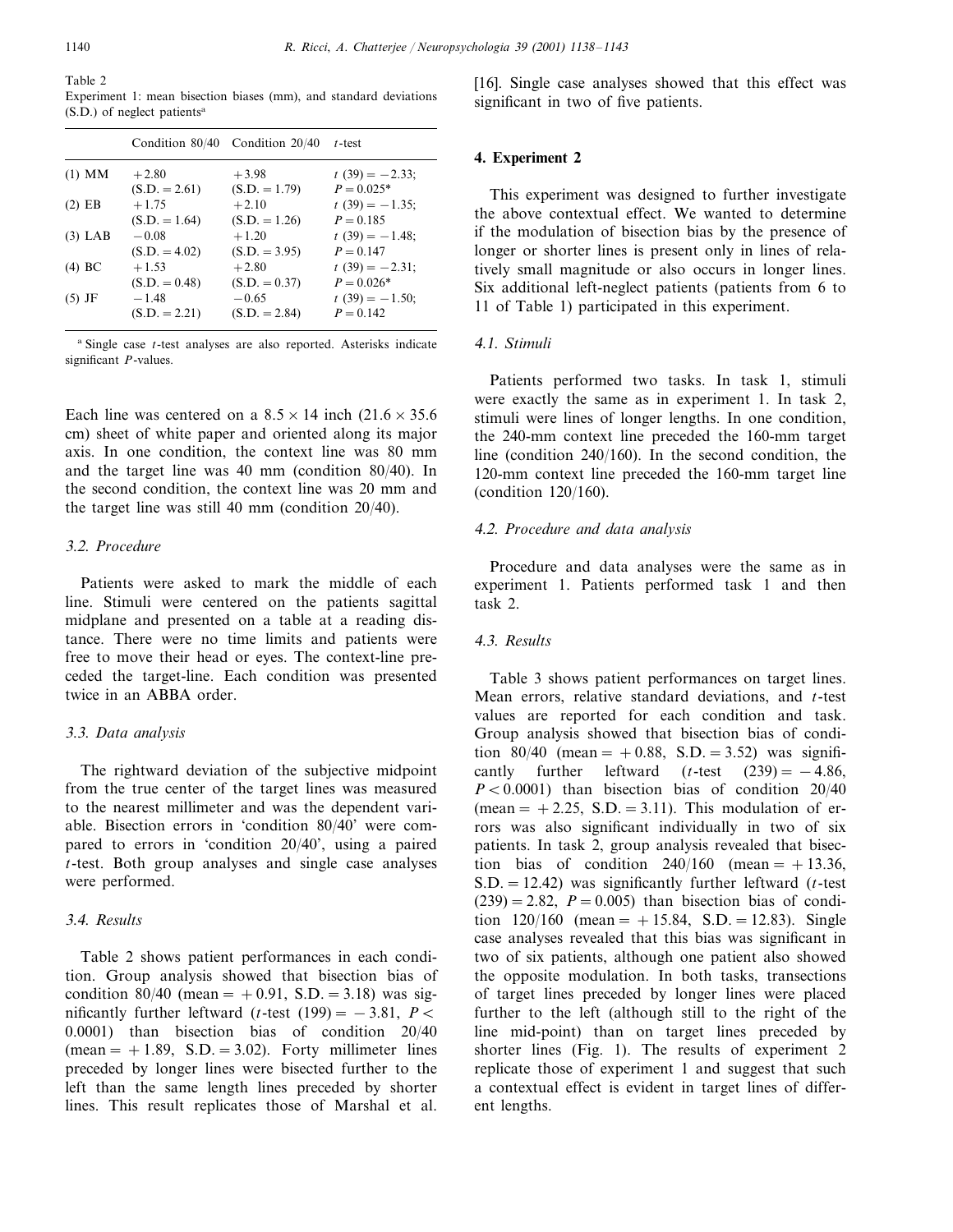*R*. *Ricci*, *A*. *Chatterjee* / *Neuropsychologia* 39 (2001) 1138–1143 1141

| Table 3                                                                                                             |  |  |  |  |  |  |
|---------------------------------------------------------------------------------------------------------------------|--|--|--|--|--|--|
| Experiment 2: mean bisection biases (mm) and standard deviations (S.D.) of neglect patients in Task 1 and Task $2a$ |  |  |  |  |  |  |

|           |                            | Condition $80/40$ Condition $20/40$ | $t$ -test                          | Condition $240/160$          | Condition $120/160$ t-test  |                                     |
|-----------|----------------------------|-------------------------------------|------------------------------------|------------------------------|-----------------------------|-------------------------------------|
| $(6)$ OJ  | $+0.98$<br>$(S.D. = 0.91)$ | $+3.43$<br>$(S.D. = 0.71)$          | $t(39) = -1.97$ ,<br>$P = 0.055$   | $+26.88$<br>$(S.D. = 2.19)$  | $+35.78$<br>$(S.D. = 1.61)$ | $t(39) = -3.432$ ,<br>$P = 0.0014*$ |
| (7) CG    | $+4.15$<br>$(S.D. = 2.37)$ | $+4.05$<br>$(S.D. = 2.55)$          | $t(39) = 0.197$ ,<br>$P = 0.845$   | $+7.88$<br>$(S.D. = 14.53)$  | $+20.10$<br>$(S.D. = 8.54)$ | $t(39) = -4.73$ ,<br>$P = 0.00003*$ |
| $(8)$ LB  | $+1.03$<br>$(S.D. = 1.37)$ | $+1.50$<br>$(S.D. = 1.09)$          | $t(39) = -1.68$ ,<br>$P = 0.099$   | $+16.55$<br>$(S.D. = 4.83)$  | $+13.13$<br>$(S.D. = 6.26)$ | $t(39) = 2.81, P = 0.008*$          |
| $(9)$ CC  | $-0.70$<br>$(S.D. = 3.13)$ | $-1.03$<br>$(S.D. = 2.55)$          | $t(39) = 0.52$<br>$P = 0.606$      | $+5.35$<br>$(S.D. = 6.17)$   | $+5.45$<br>$(S.D. = 7.14)$  | $t(39) = -0.06$ , $P = 0.950$       |
| $(10)$ MT | $-0.23$<br>$(S.D. = 2.08)$ | $+3.30$<br>$(S.D. = 1.49)$          | $t(39) = -8.09$ ,<br>$P < 0.0001*$ | $+15.35$<br>$(S.D. = 12.07)$ | $+13.68$<br>$(S.D. = 9.48)$ | $t(39) = 0.749$ , $P = 0.458$       |
| $(11)$ BH | $+0.05$<br>$(S.D. = 2.40)$ | $+2.28$<br>$(S.D. = 2.30)$          | $t(39) = -5.44$<br>$P < 0.0001*$   | $+8.15$<br>$(S.D. = 2.96)$   | $+6.93$<br>$(S.D. = 4.51)$  | $t(39) = 1.41, P = 0.168$           |

<sup>a</sup> Single case *t*-test analyses are also reported; asterisks indicate significant *P*-values.

## **5. Experiment 3**

Given the results of experiments 1 and 2 (i.e. leftward shift of bisection bias in the context of longer lines) we wished to test whether the commonly observed crossover effect occurs because shorter lines (under 40 mm) are generally presented in a series with longer lines. To do so, we examined bisection errors of lines belonging to two different ranges. If the crossover is entirely due to contextual effects, then it should be observed in bisections of the shortest lines in each set, even though the ranges of absolute lengths varied across both sets. All 11 patients participated in this experiment.

# <sup>5</sup>.1. *Stimuli*

The stimuli comprised two sets of 15 horizontal lines of different lengths. Each line was centered on a  $8.5 \times$ 14 inch  $(21.6 \times 35.6$  cm) sheet of white paper and oriented along its major axis. In one condition, lines varied from 10 to 150 mm (in increments of 10 mm). In the second condition, lines ranged from 110 to 250 mm (also in increments of 10 mm).

# <sup>5</sup>.2. *Procedure*

Each line was presented randomly within the set. Stimuli were presented in an ABBA order.

# <sup>5</sup>.3. *Results*

Percent errors for bisections on the shortest lines of both sets (10, 20, 30, and 40 mm, and 110, 120, 130, and 140 mm) are reported in Fig. 2. Crossover bisections were only present for shortest lines of the range with shorter lines and not on the shortest lines of the range with longer lines.

#### **6. Discussion**

The goal of our study was to examine the way in which context influences how patients with neglect bisect lines. The results of the first experiment confirmed that left-neglect patients bisect lines further leftward when preceded by a longer line, and further rightward when preceded by a shorter line, replicating Marshall et al.'s findings [16]. The second experiment established that this modulation also occurs with longer target lines. We saw similar modulation of bisection errors when the target lines were 40 mm and when they were 160 mm long. From these results one might expect that the crossover might be found at any length of line (note that crossover is sometimes to be seen with quite long



Fig. 1. Experiment 2: Percent errors on bisection by neglect patients. In Task 1, a target line 40 mm long was preceded by longer (80 mm) or shorter (20 mm) context lines. In Task 2, a target line 160 mm long was preceded by longer (240 mm) or shorter (120 mm) context lines.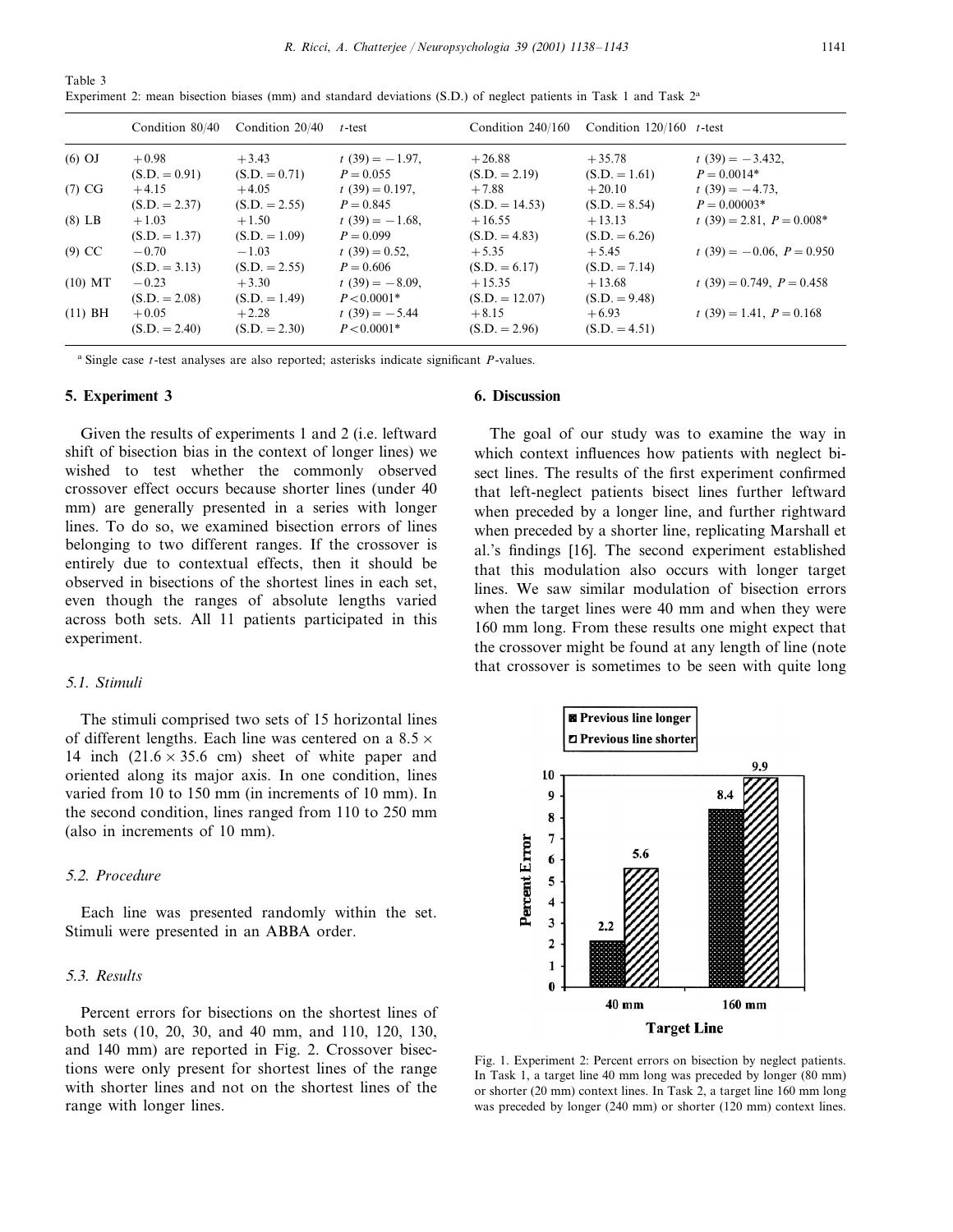

Fig. 2. Experiment 3: Percent errors by neglect patients for the shortest lines of each series 10, 20, 30, 40 mm and 110, 120, 130 and 140 mm. Crossover is present only in the shortest lines.

lines [1,10]). What might be relevant is whether a particular line is at the shorter end of a range of lines presented. In the third experiment, patients bisected sets of lines of two different ranges. In one range, the shorter lines were 10, 20, 30 and 40 mm. In the other range they were 110, 120, 130 and 140 mm long. If crossover bisections occur because shorter lines are over-estimated when apprehended in the context of longer lines, crossover bisections should be found on the shortest lines in both ranges. As shown in Fig. 2, crossover bisections were only seen on 10-, 20- and 30-mm lines and not at 110, 120, or 130 mm.

Our data indicate that contextual effects per se (i.e. the presence of longer preceding lines) do not account for crossover phenomena. As we mention in the introduction, contextual effects also occur in normal subjects [12]. Contextual effects probably occur with judgments of different kinds of stimuli, including non-spatial ones [8]. We suspect that these effects are exaggerated in patients with neglect, although this hypothesis has not been tested directly in normal subjects using line bisection tasks. With respect to the crossover phenomenon in patients with neglect, the absolute rather than relative lengths of lines appear to be crucial. We found crossover bisections only on short lines, those under 40 mm, and not on longer lines that were the shortest in a given range. Similarly, in a single case study, Marshall and Halligan [15] reported that crossover bisections occurred on very short lines even when they were the sole members of the set ([15], exp. 6). Both these results argue that crossover bisections occur specifically with short stimuli. Ishiai and colleagues [13] also point out

that neglect patients view short lines (less than 100 mm) differently than longer lines. They find that neglect patients' bisections are influenced by the absolute lengths of short lines and by the visual angle subtended by longer lines presented at different distances.

Several factors can modulate neglect patients' direction and magnitude of errors on line bisection tasks. The length of lines clearly affects the size of errors. Longer lines are consistently associated with greater errors. As we have described previously the pattern of bisections as influenced by the length of lines can be described mathematically by power functions [6,7]. Patients' line bisections may also be influenced by visual illusions [22]. We have shown that patients make greater errors with lines that appear longer, even when these lines encompass identical horizontal extents [20]. Line bisections are also modulated by the spatial location of lines [9] and by whether the eyes or limbs guide the point of transection [4,19]. All these influences on line bisection performances are spatial or spatio-motor factors. To this list we add the influence of contextual or temporal factors. Data from our first two experiments, consistent with those reported previously by Marshall et al. [16], demonstrate that performance on the current stimulus is affected by the magnitude of the previous stimulus. Such temporal influences on judgments of stimuli 'on-line' also occur with stimuli that are not intrinsically spatial, such as weight perception [8].

Contextual or temporal effects on 'on-line' perceptions in neglect have not been well studied. We have argued elsewhere that characteristics of previous stimuli